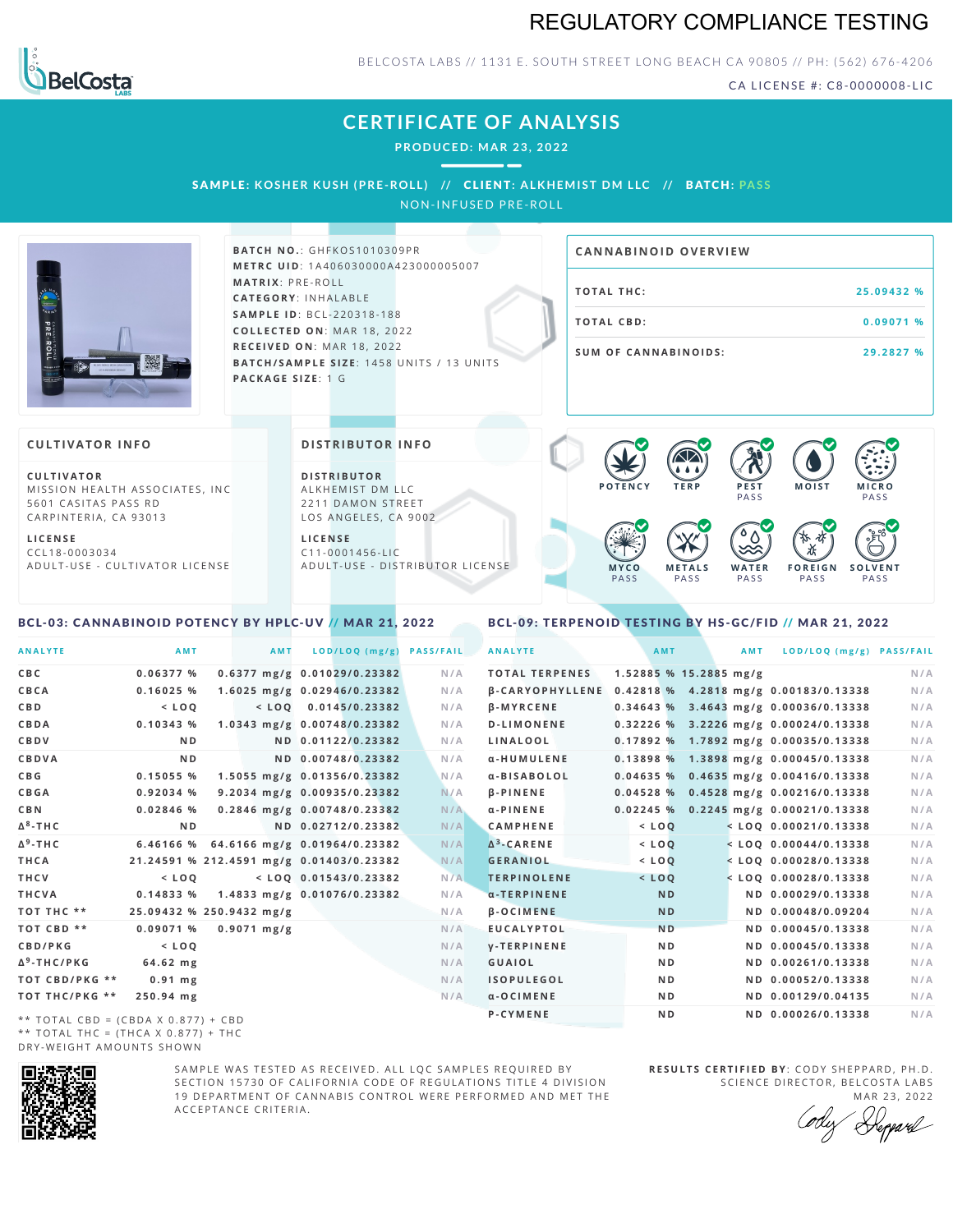# REGULATORY COMPLIANCE TESTING

#### <span id="page-1-0"></span>BCL-13: PESTICIDE TESTING BY GC/MS // MAR 22, 2022

| <b>ANALYTE</b>         | LIMIT         | AMT $(\mu g/g)$ | LOD/LOQ (µg/g)  | <b>PASS/FAIL</b> |
|------------------------|---------------|-----------------|-----------------|------------------|
| <b>CAPTAN</b>          | $0.7 \mu g/g$ | N <sub>D</sub>  | 0.03017/0.09138 | <b>PASS</b>      |
| <b>CHLORDANE</b>       | Any amt       | N <sub>D</sub>  |                 | <b>PASS</b>      |
| <b>CHLORDANE CIS</b>   |               | N D             | 0.01067/0.03235 | N/A              |
| <b>CHLORDANE TRANS</b> |               | N <sub>D</sub>  | 0.01021/0.03086 | N/A              |
| <b>CHLORFENAPYR</b>    | Any amt       | N <sub>D</sub>  | 0.023/0.06964   | <b>PASS</b>      |

| <b>ANALYTE</b>                      | LIMIT         | $AMT (\mu g/g)$ | $LOD/LOQ$ ( $\mu g/g$ ) | <b>PASS/FAIL</b> |
|-------------------------------------|---------------|-----------------|-------------------------|------------------|
| <b>CHLORPYRIFOS</b>                 | Any amt       | ND.             | 0.01073/0.03258         | <b>PASS</b>      |
| <b>DICHLORVOS</b>                   | Any amt       | ND.             | 0.0113/0.03424          | <b>PASS</b>      |
| <b>METHYL PARATHION</b>             | Any amt       | ND.             | 0.01296/0.03929         | <b>PASS</b>      |
| PENTACHLORONI-<br><b>TROBENZENE</b> | $0.1 \mu g/g$ | ND.             | 0.01348/0.0409          | <b>PASS</b>      |
|                                     |               |                 |                         |                  |

### BCL-05: RESIDUAL PESTICIDE ANALYSIS BY LC-MS/MS ESI // MAR 22, 2022

| <b>ANALYTE</b>         |               | LIMIT $AMT (\mu g/g)$ | LOD/LOQ (µg/g) | <b>PASS/FAIL</b> | <b>ANALYTE</b>          |               | LIMIT AMT $(\mu g/g)$ | LOD/LOQ (µg/g) PASS/FAIL |             |
|------------------------|---------------|-----------------------|----------------|------------------|-------------------------|---------------|-----------------------|--------------------------|-------------|
| <b>ABAMECTIN</b>       | $0.1 \mu g/g$ | N D                   | 0.01153/0.04   | <b>PASS</b>      | METALAXYL               | $2 \mu g/g$   | N D                   | 0.00503/0.02             | <b>PASS</b> |
| <b>ACEPHATE</b>        | $0.1 \mu g/g$ | N D                   | 0.00368/0.02   | <b>PASS</b>      | <b>METHIOCARB</b>       | Any amt       | N D                   | 0.00503/0.02             | PASS        |
| <b>ACEQUINOCYL</b>     | $0.1 \mu g/g$ | N D                   | 0.00417/0.02   | <b>PASS</b>      | <b>METHOMYL</b>         | $1 \mu g/g$   | N D                   | 0.00494/0.02             | PASS        |
| <b>ACETAMIPRID</b>     | $0.1 \mu g/g$ | N D                   | 0.00464/0.02   | <b>PASS</b>      | <b>MEVINPHOS</b>        | Any amt       | N D                   |                          | PASS        |
| <b>ALDICARB</b>        | Any amt       | N D                   | 0.01109/0.04   | <b>PASS</b>      | <b>MEVINPHOSI</b>       |               | N D                   | 0.00163/0.0084           | N/A         |
| <b>AZOXYSTROBIN</b>    | $0.1 \mu g/g$ | N D                   | 0.00639/0.02   | <b>PASS</b>      | <b>MEVINPHOS II</b>     |               | N D                   | 0.00542/0.0316           | N/A         |
| <b>BIFENAZATE</b>      | $0.1 \mu g/g$ | N D                   | 0.00355/0.02   | <b>PASS</b>      | MYCLOBUTANIL            | $0.1 \mu g/g$ | N D                   | 0.00867/0.04             | PASS        |
| <b>BIFENTHRIN</b>      | $3 \mu g/g$   | N D                   | 0.00473/0.04   | <b>PASS</b>      | <b>NALED</b>            | $0.1 \mu g/g$ | N D                   | 0.00328/0.02             | PASS        |
| <b>BOSCALID</b>        | $0.1 \mu g/g$ | N D                   | 0.00494/0.02   | <b>PASS</b>      | OXAMYL                  | $0.5 \mu g/g$ | N D                   | 0.00455/0.02             | PASS        |
| <b>CARBARYL</b>        | $0.5 \mu g/g$ | N D                   | 0.00295/0.02   | PASS             | PACLOBUTRAZOL           | Any amt       | N D                   | 0.00714/0.04             | PASS        |
| CARBOFURAN             | Any amt       | N D                   | 0.00613/0.02   | <b>PASS</b>      | <b>PERMETHRIN</b>       | $0.5 \mu g/g$ | N D                   |                          | PASS        |
| CHLORANTRANIL-         | 10 $\mu$ g/g  | N D                   | 0.00697/0.04   | PASS             | PERMETHRIN CIS          |               | N D                   | 0.00237/0.0082           | N/A         |
| <b>IPROLE</b>          |               |                       |                |                  | PERMETHRIN TRANS        |               |                       | ND 0.00245/0.0118        | N/A         |
| <b>CLOFENTEZINE</b>    | $0.1 \mu g/g$ | N D                   | 0.0054/0.02    | <b>PASS</b>      | <b>PHOSMET</b>          | $0.1 \mu g/g$ | N D                   | 0.0043/0.02              | PASS        |
| COUMAPHOS              | Any amt       | N D                   | 0.00215/0.02   | <b>PASS</b>      | PIPERONYLBUTO-          | $3 \mu g/g$   | N D                   | 0.00247/0.02             | PASS        |
| CYFLUTHRIN             | $2 \mu g/g$   | N D                   | 0.05508/0.2    | <b>PASS</b>      | XIDE                    |               |                       |                          |             |
| <b>CYPERMETHRIN</b>    | 1 $\mu$ g/g   | N D                   | 0.00556/0.04   | <b>PASS</b>      | <b>PRALLETHRIN</b>      | $0.1 \mu g/g$ | N D                   | 0.00392/0.02             | PASS        |
| <b>DAMINOZIDE</b>      | Any amt       | N D                   | 0.00227/0.04   | <b>PASS</b>      | PROPICONAZOLE           | $0.1 \mu g/g$ | N D                   | 0.0024/0.02              | PASS        |
| <b>DIAZINON</b>        | $0.1 \mu g/g$ | N D                   | 0.00487/0.02   | <b>PASS</b>      | <b>PROPOXUR</b>         | Any amt       | N D                   | 0.00374/0.02             | PASS        |
| <b>DIMETHOATE</b>      | Any amt       | N D                   | 0.00354/0.02   | <b>PASS</b>      | <b>PYRETHRINS</b>       | $0.5 \mu g/g$ | N D                   |                          | PASS        |
| <b>DIMETHOMORPH</b>    | $2 \mu g/g$   | N D                   |                | PASS             | PYRETHRINS PYRETHRIN I  |               | ND                    | 0.00726/0.04             | N/A         |
| <b>DIMETHOMORPH I</b>  |               | N D                   | 0.00109/0.0078 | N/A              | PYRETHRINS PYRETHRIN II |               |                       | ND 0.00754/0.02284       | N/A         |
| <b>DIMETHOMORPH II</b> |               | ND.                   | 0.0015/0.0122  | N/A              | PYRIDABEN               | $0.1 \mu g/g$ | N D                   | 0.0034/0.02              | PASS        |
| <b>ETHOPROPHOS</b>     | Any amt       | N D                   | 0.0041/0.02    | <b>PASS</b>      | <b>SPINETORAM</b>       | $0.1 \mu g/g$ | N D                   |                          | PASS        |
| <b>ETOFENPROX</b>      | Any amt       | N D                   | 0.00274/0.02   | <b>PASS</b>      | <b>SPINETORAM J</b>     |               | N D                   | 0.00329/0.016            | N/A         |
| <b>ETOXAZOLE</b>       | $0.1 \mu g/g$ | N D                   | 0.00385/0.02   | <b>PASS</b>      | <b>SPINETORAM L</b>     |               | N D                   | 0.00157/0.016            | N/A         |
| <b>FENHEXAMID</b>      | $0.1 \mu g/g$ | N D                   | 0.01055/0.02   | <b>PASS</b>      | <b>SPINOSAD</b>         | $0.1 \mu g/g$ | ND                    |                          | PASS        |
| <b>FENOXYCARB</b>      | Any amt       | N D                   | 0.00175/0.02   | <b>PASS</b>      | SPINOSAD A              |               |                       | ND 0.00205/0.01438       | N/A         |
| <b>FENPYROXIMATE</b>   | $0.1 \mu g/g$ | N D                   | 0.00481/0.02   | <b>PASS</b>      | SPINOSAD D              |               |                       | ND 0.00104/0.00498       | N/A         |
| <b>FIPRONIL</b>        | Any amt       | N D                   | 0.00478/0.02   | PASS             | <b>SPIROMESIFEN</b>     | $0.1 \mu g/g$ | N D                   | 0.00944/0.04             | PASS        |
| <b>FLONICAMID</b>      | $0.1 \mu g/g$ | N D                   | 0.00398/0.02   | PASS             | <b>SPIROTETRAMAT</b>    | $0.1 \mu g/g$ | N D                   | 0.00208/0.02             | PASS        |
| <b>FLUDIOXONIL</b>     | $0.1 \mu g/g$ | N D                   | 0.01369/0.04   | PASS             | <b>SPIROXAMINE</b>      | Any amt       | N D                   | 0.00344/0.02             | PASS        |
| HEXYTHIAZOX            | $0.1 \mu g/g$ | N D                   | 0.00297/0.02   | PASS             | <b>TEBUCONAZOLE</b>     | $0.1 \mu g/g$ | N D                   | 0.00816/0.04             | PASS        |
| IMAZALIL               | Any amt       | N D                   | 0.0056/0.02    | PASS             | <b>THIACLOPRID</b>      | Any amt       | N D                   | 0.0039/0.02              | PASS        |
| <b>IMIDACLOPRID</b>    | $5 \mu g/g$   | N D                   | 0.00645/0.02   | PASS             | <b>THIAMETHOXAM</b>     | $5 \mu g/g$   | N D                   | 0.00358/0.02             | PASS        |
| KRESOXIM-<br>METHYL    | $0.1 \mu g/g$ | N D                   | 0.00339/0.02   | PASS             | TRIFLOXYSTROB-<br>ΙN    | $0.1 \mu g/g$ | N D                   | 0.00421/0.02             | PASS        |



https://lims.tagleaf.com/coa\_/6P20ehHPWi Page 2 of 3